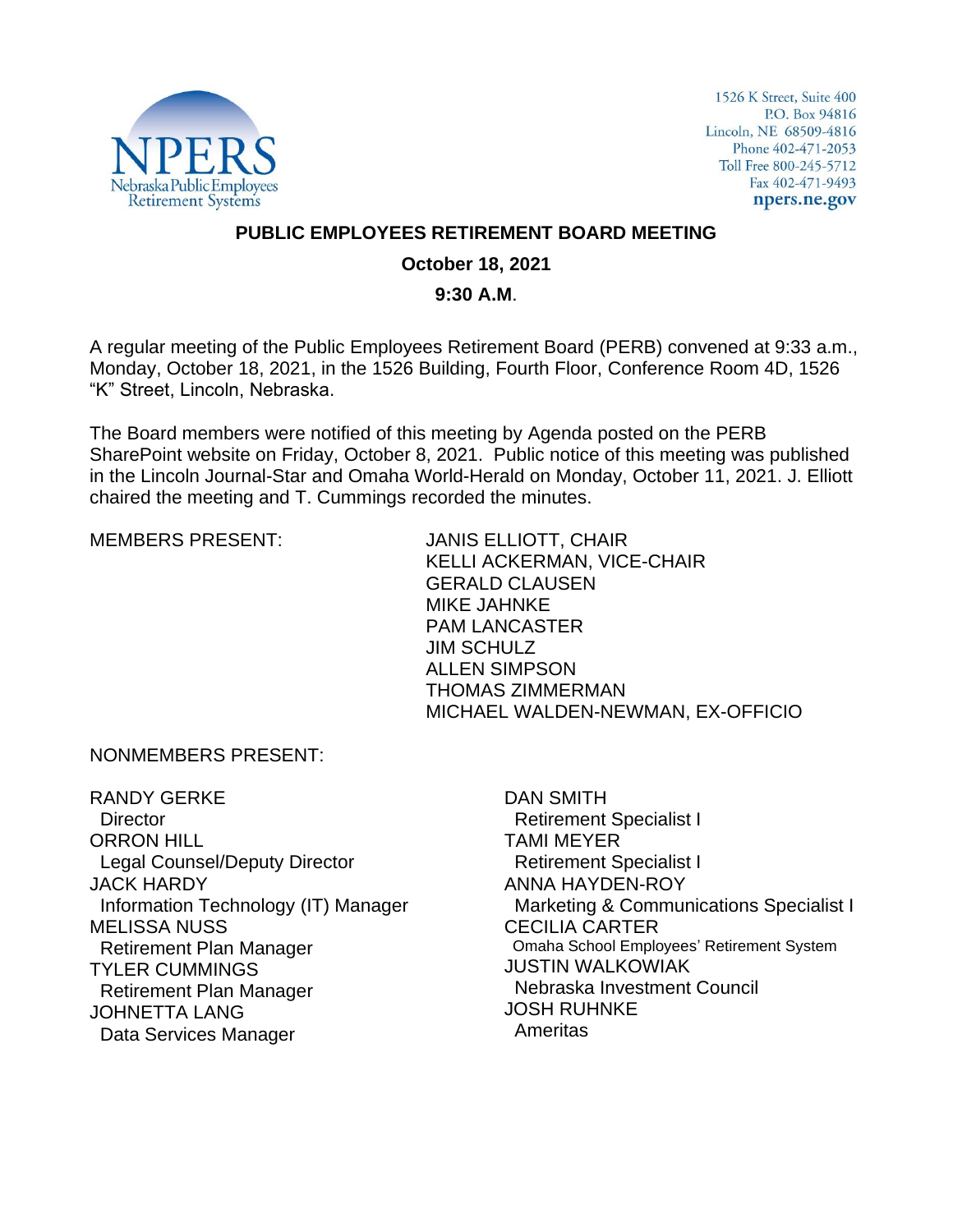Public Employees Retirement Board Meeting October 18, 2021 Page 2

**Agenda Item 1**: J. Elliott stated this meeting will follow the Nebraska Open Meetings Act and a copy of the Act is provided electronically, via a link on the final agenda posted on the Nebraska Public Employees Retirement Systems' (NPERS) website, on the Attorney General's website, and a copy of the Act is located on the table by the door.

**Agenda Items 2 and 3 – Meeting Called to Order:** J. Elliott called the October 18, 2021, Board Meeting to order at 9:33 a.m. Present at meeting: J. Elliott, K. Ackerman, G. Clausen, M. Jahnke, P. Lancaster, J. Schulz, A. Simpson, T. Zimmerman, and M. Walden-Newman.

**Agenda Item 4 – Approval of Minutes:** K. Ackerman moved for approval of the minutes of the September 20, 2021, Board Meeting. Motion was seconded by P. Lancaster. Members voted as follows: For: J. Elliott, K. Ackerman, M. Jahnke, P. Lancaster, J. Schulz, and T. Zimmerman. Abstain: G. Clausen and A. Simpson. Against: None. Motion carried.

**Agenda Item 5 – Approval of Budget Status Report & September Retirement Report:**  M. Jahnke moved to approve the Budget Status Report and the September 2021 Retirement Report. Motion was seconded by P. Lancaster. Members voted as follows: For: J. Elliott, K. Ackerman, G. Clausen, M. Jahnke, P. Lancaster, J. Schulz, A. Simpson, and T. Zimmerman. Against: None. Motion carried.

**Agenda Item 6 – Public Comments or Correspondence from Citizens:** M. Walden-Newman introduced Justin Walkowiak who is the new Administrative Programs Officer for the Nebraska Investment Council.

**Agenda Item 7 – Excellence in Leadership Recognition:** R. Gerke stated the month of October is Employee Recognition for the State of Nebraska. NPERS selects two employees for the Excellence in Leadership award each year. Tami Meyer, Retirement Specialist I in Member Services, and Dan Smith, Retirement Specialist I in Benefits, were the two honorees this year.

**Agenda Item 8 – Gartner Consulting Presentation**: C. Rinaldi gave the Gartner Consulting presentation. She provided a brief background on Gartner and the services they provide to their clients. She highlighted the work Gartner has completed in collaboration with the State of Nebraska along some of the work they have completed with other retirement systems throughout the United States.

She provided a brief description of the work they would provide NPERS and she detailed the different phases of the transfer project. Gartner would assist in the procurement phase of the project as well. She discussed the project schedule overview and the costs of the consulting project.

J. Schulz asked for clarification if the costs include items such as travel, printing, mail, and other administrative costs. She confirmed the costs do include those items. She also clarified the costs are fixed even if the project required more time than originally planned. She confirmed for the quality oversight phase of the project, NPERS can contract services on a month-to-month basis.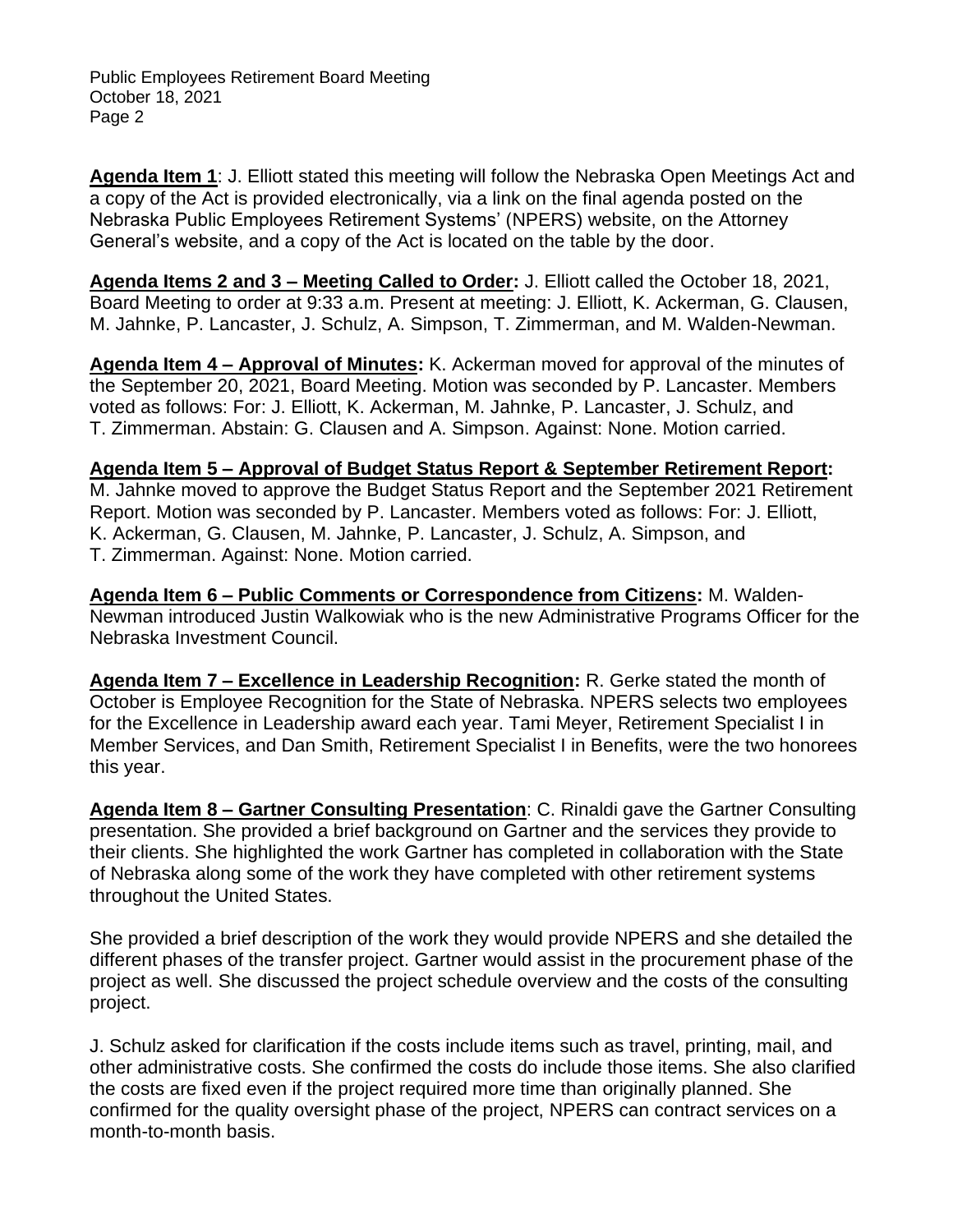R. Gerke stated Omaha Public Schools (OPS) will reimburse NPERS for the costs of this project.

P. Lancaster moved to approve the Gartner Consulting Project. Motion was seconded by A. Simpson. Members voted as follows: For: J. Elliott, K. Ackerman, G. Clausen, M. Jahnke, P. Lancaster, J. Schulz, A. Simpson, and T. Zimmerman. Against: None. Motion carried.

The PERB took a break from 10:19 a.m. to 10:30 a.m.

**Agenda Items 9 – Legal/Legislative Update**: O. Hill gave the Legal/Legislative update. He provided a summary of the potential legislation for the upcoming 2022 legislative session.

- Update the date for the next Legal Compliance Audit.
- Update statute to explicitly state the Nebraska Investment Council has investment authority to invest the funds in the Equal Retirement Benefit Fund (ERBF).
- Update Nebraska Revised Statute **§** 84-1322 to correct an error in the drafting process.
- Update disability provisions for the School, State, and County plans. The proposed provisions would require two physicians' examinations rather than one. It would also provide that the member selects and reimburses the physician. This change would align the disability process with that of the Omaha School Employees' Retirement System (OSERS).
- C. Carter, Director of OSERS, clarified the OSERS disability policy. She stated the first physician is selected by and paid for by the member. The second physician is selected by and paid for by OSERS. This policy became effective July 1, 2021.
- Update language regarding the retirement education seminars provided by NPERS and change the leave provisions for the education seminars.
- Eliminate the requirement that terminating employees and employers are required to submit an Early Retirement Inducement form to NPERS.
- Update the rules for cross plan reemployment for School members terminating employment and then working for the State.

M. Jahnke moved to approve the Legal/Legislative Update. Motion was seconded by J. Schulz. Members voted as follows: For: J. Elliott, K. Ackerman, G. Clausen, M. Jahnke, P. Lancaster, J. Schulz, A. Simpson, and T. Zimmerman. Against: None. Motion carried.

**Agenda Item 10 – Director's Report**: R. Gerke gave the Director's Report.

- He discussed the virtual National Council on Teacher Retirement (NCTR) conference he attended from October 11 – 14, 2021.
- The Auditor of Public Accounts (APA) audit of the School, Judges, and State Patrol is still underway.
- Gabriel, Roeder, Smith & Company (GRS) has started the actuarial audit of Cavanaugh Macdonald. GRS will start with the State and County plans and then move on to the School, Judges, and State Patrol plans after the APA audit is completed.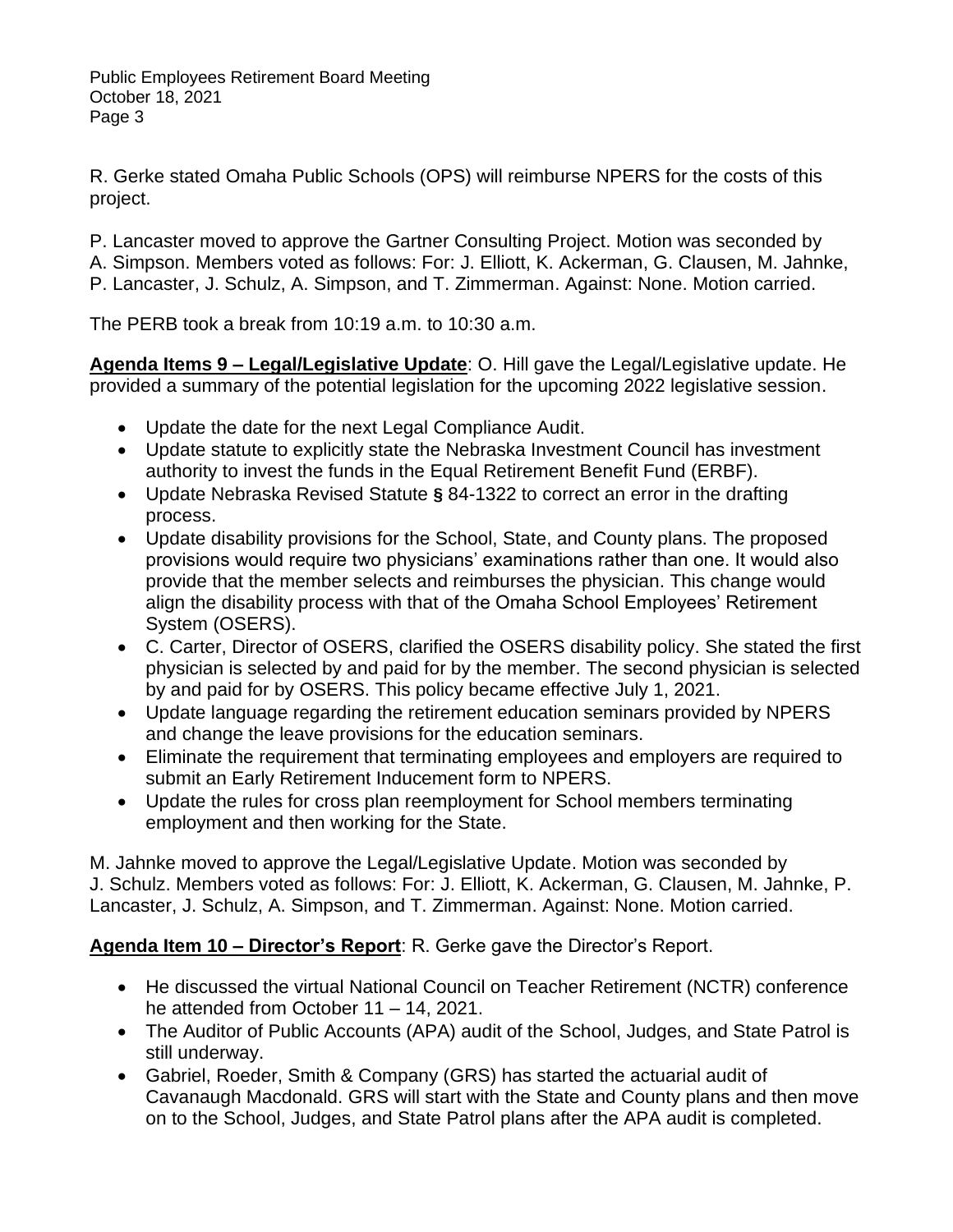Public Employees Retirement Board Meeting October 18, 2021 Page 4

- State and County seminars and webinars have continued but will soon end for this year. School webinars continue to be conducted year-round.
- The Education Services department has been working with the Internal Audit department and will be producing a video for the County reporting agents.
- Internal Audit has been working on implementing a monitoring system for tracking of substitute or volunteer hours allowed in Legislative Bill (LB) 147.
- There was a meeting with OSERS on October 12, 2021, which included discussion on topics such as a technology assessment, actuarial audit, project estimates, and the OSERS experience study.
- Provaliant will be conducting the technology assessment for the agency and a final agreement has yet to be signed.
- The website redesign is still underway.
- The electronic non-contributing form project is nearly finished and 94% of schools have signed up so far. NPERS is still in the testing phase for this project for the State plan.
- IT is working on gathering data for a mortality table study NPERS is participating in based on the recommendation of Cavanaugh Macdonald.
- There will be a meeting with the Department of Administrative Services (DAS) on November 2, 2021, for office space solutions.
- The new IT security analyst position is ready to be posted for applicants to apply. There are three positions open in the agency: SOS Benefits, Office Technician I in Data Services, and an Office Specialist I in Accounting.

P. Lancaster moved to approve the Director's Report. Motion was seconded by K. Ackerman. Members voted as follows: For: J. Elliott, K. Ackerman, G. Clausen, M. Jahnke, P. Lancaster, J. Schulz, A. Simpson, and T. Zimmerman. Against: None. Motion carried.

**Agenda Item 11 – Board Committee Reports**: P. Lancaster mentioned the Personnel Committee has been meeting.

**Agenda Item 12 – Board Education/Travel Requests:** During the Director's Report, J. Elliott and K. Ackerman commented on the NCTR Virtual Conference they attended from October 11 – 14, 2021.

**Agenda Item 13 – Future Meetings/Agendas:** The next PERB meeting is on November 15, 2021.

**Agenda Items 14 and 15 – Executive Session**: At 11:19 a.m., M. Jahnke moved that the Board exit Regular Session and convene in Executive Session for the purpose of discussing applications of plan members, personnel matters, and pending legal matters; Protection of Public Interest, Prevention of Needless Injury to the Reputation of an Individual; Update on Pending Legal Matters; Protection of Public Interest. Motion was seconded by T. Zimmerman. J. Elliott repeated the motion for the record. Members voted as follows: For: J. Elliott, K. Ackerman, G. Clausen, M. Jahnke, P. Lancaster, J. Schulz, A. Simpson, and T. Zimmerman. Against: None. Motion carried.